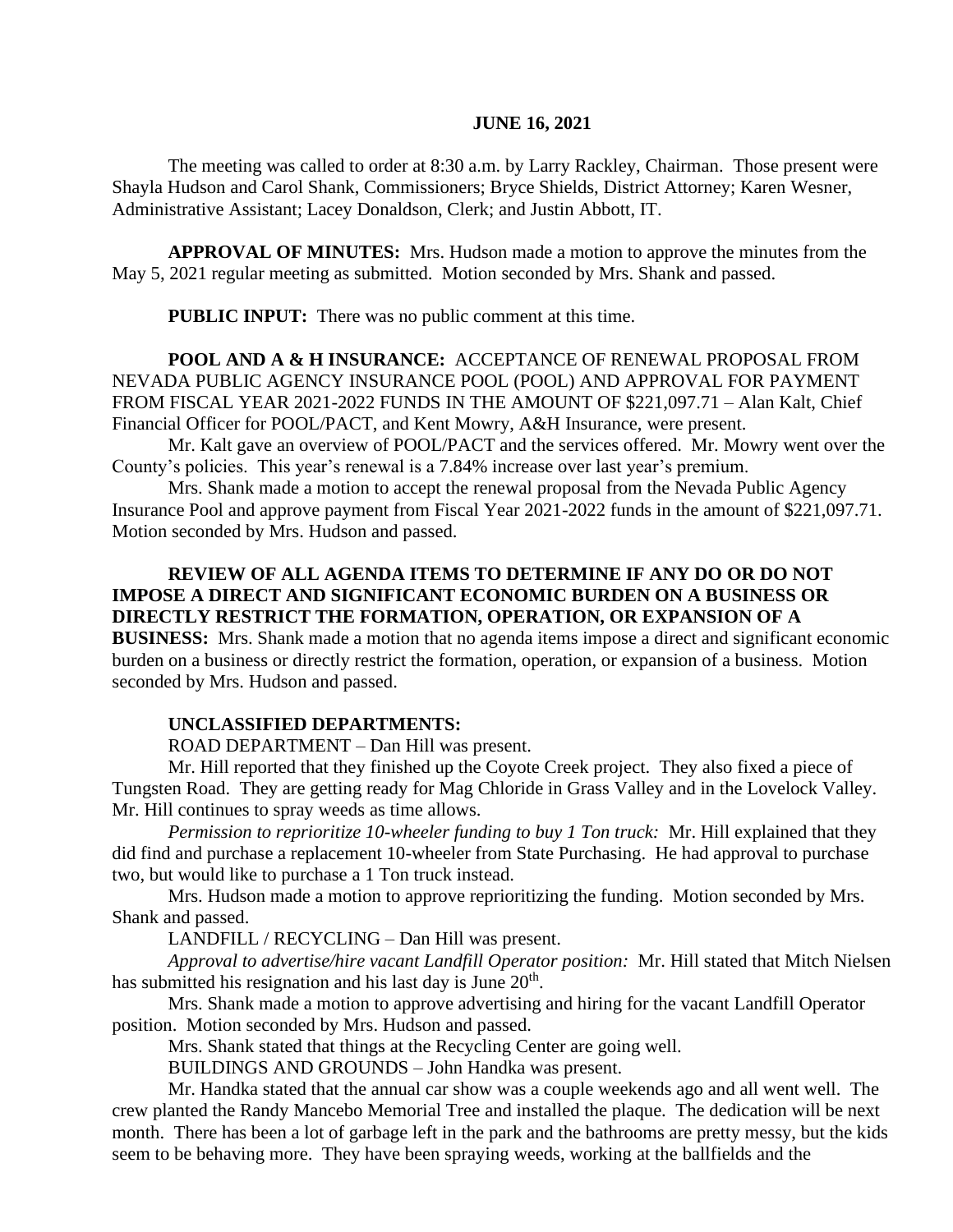cemeteries. Mrs. Shank has heard that there is alcohol being stored or sold at the ballfields. It shouldn't be stored out there and if it is being sold, they need a Liquor License. Mrs. Hudson stated that the Rec Board is aware and will discuss with those involved. There was also some discussion regarding the responsibility of cleaning up after events. Mr. Handka also stated that people are driving where they shouldn't be and a pipe was broken. Mrs. Shank stated that there is no fee to use the facility and they should respect it and follow-through. Mrs. Hudson stated that the electrical upgrades at the Community Center have been completed. Mr. Handka also reported that the electrical upgrades for the Rye Patch Firehouse are almost complete as well.

*Approval to advertise/hire Buildings and Grounds Maintenance Worker I/II:* Mrs. Shank made a motion to approve advertising and hiring for the position of Grounds Maintenance Worker I/II. Motion seconded by Mrs. Hudson and passed.

Mrs. Childs reminded the Board that this position is not in the budget.

PERSHING COUNTY FIRE/AMBULANCE –

*AMBULANCE / LOVELOCK DEPT:* Mike Heidemann was present.

Mr. Heidemann stated that they have completed almost all of the county inspections. They also inspected the food truck that is coming to town tomorrow. They did grant one facility an extension; however, they still haven't addressed the issue. They will be bringing in the State Fire Marshall. There was a fire door removed in the break room at the Extension Office that needs to be put back up. Mr. Handka stated that it hasn't been on as long as he's worked here, but will make sure it is put back on. The grant for Imlay has been completed and Gerry Monroe has been authorized to order the equipment.

*GRASS VALLEY FIRE:* Sean Burke spoke through Zoom.

Mr. Burke reported that they held an EMR (Emergency Medical Responder) course. The brush truck is back from the Ford dealership, but they were unable to determine the cause of the issue. Mr. Burke is declaring this unit unserviceable and will not be putting it back in use. He will work with Mr. Rackley on how to replace the vehicle.

EMERGENCY OPERATIONS MANAGER – Sean Burke was present.

Mr. Burke stated that all current COVID prevention efforts are being administered through the Health Nurse's office and they have seen a decrease in interest for vaccinations. Mr. Burke is still waiting to hear if we were awarded the United We Stand Grant and the OPTE Grant. We are also still waiting for the \$50,000 grant from the State for vaccination efforts. Mr. Burke also noted that we were awarded an EMPG Supplemental Grant quite some time ago to pay for the refrigerated storage and electrical upgrades at the Sheriff's office; however, they have not distributed the funding and cannot be reached.

SAFETY / COMMUNITY HEALTH / CEMETERY – Ms. Burke was unable to attend due to today being a clinic day. She did submit a written report. She noted that they have not seen the turnout for the Pfizer vaccine for youth 12 and over that they had hoped for. The drive-through flu Pod will be held on September 30, 2021 at the Community Center. In regard to Safety, mandatory safety courses for all County employees will begin on July 1, 2021. She is working with POOL/PACT to coordinate building safety inspections. They will also schedule a fire extinguisher class. Safety meetings will start on July 6<sup>th</sup>. She would like one representative from each building or office to attend. Regarding the cemeteries, they had a meeting with Bruce Cheney from Spatial Generations, and he presented a final draft for the new cemetery mapping. Once the corrections are made, the software will be installed. She has not closed Lone Mountain Cemetery yet, as she is waiting on signage. Mr. Handka did provide chains and locks to be used. The Juvenile Department has been helping with the weed clean-up at Lone Mountain. Both cemeteries are looking good, but weeds will always be an issue.

COMMUNITY CENTER – *Approval to offer position of Community Center Coordinator to second applicant, set salary; or re-advertise/hire to fill the vacant Coordinator position:* Mrs. Shank asked if Mrs. Wesner had reached out to the second applicant to see if they were still interested. Mrs.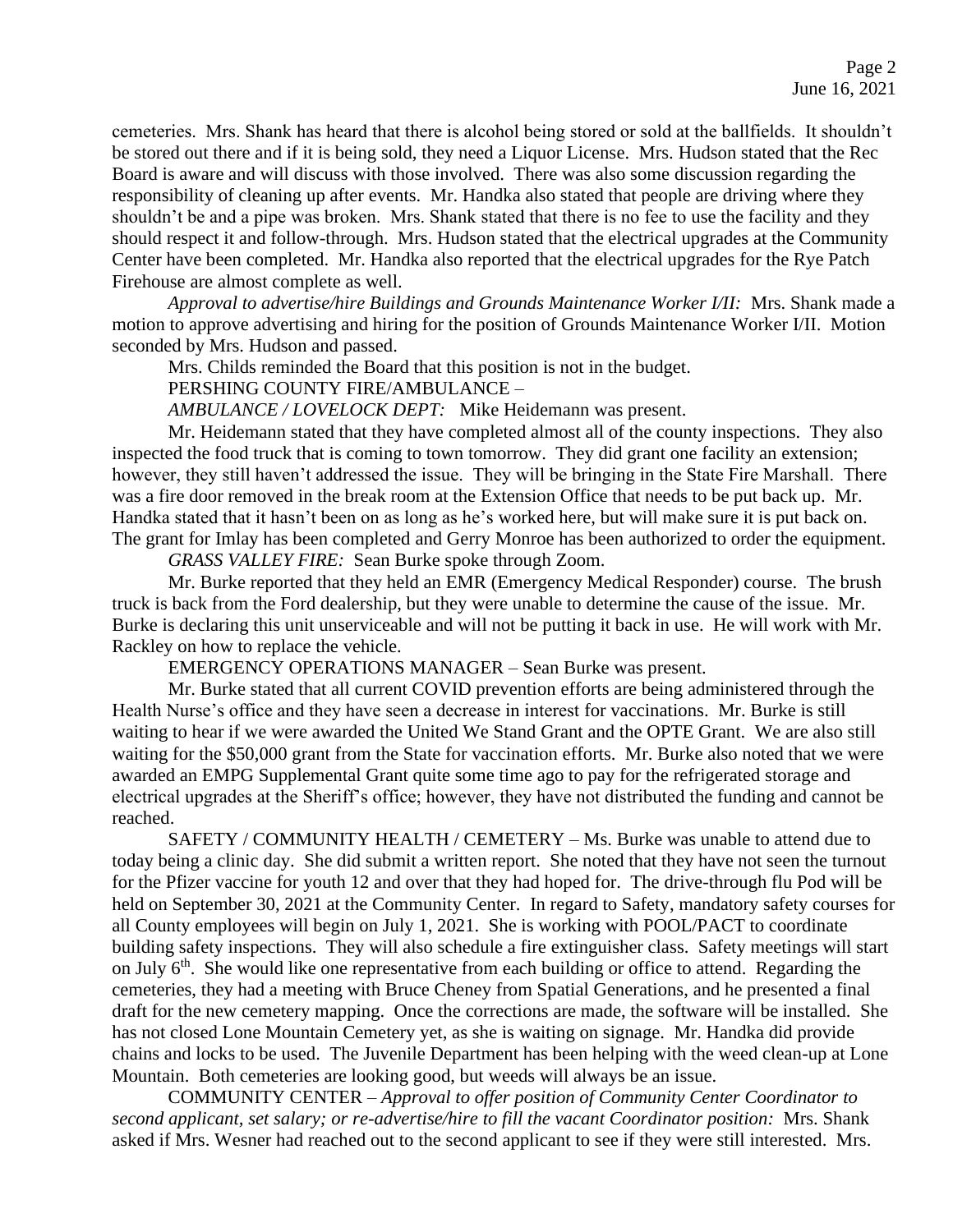Wesner stated that she hadn't, but would as soon as she was directed to. Mr. Rackley would like to see the position re-advertised.

Mrs. Shank made a motion to re-advertise to fill the vacant Community Center Coordinator position. Motion seconded by Mrs. Hudson adding that Mrs. Lusby-Angvick be on the interview committee. Motion carried.

#### **ELECTED DEPARTMENTS:**

LACEY DONALDSON, CLERK-TREASURER – *Approval of corrections/changes to the Tax Roll:* There were no corrections submitted.

*Approval to advertise/hire vacant Administrative Clerk I/II position:* Mrs. Shank made a motion to approve the advertising and hiring to fill the vacant Administrative Clerk I/II position in the Clerk-Treasurer's office. Motion seconded by Mrs. Hudson and passed.

*Acknowledgment of Affidavit of Publication of Notice of Sale and Return of Sale:* Mrs. Donaldson reported that 137 parcels were originally listed for sale, 29 of those parcels were redeemed or removed prior to the sale, 96 parcels sold, and 12 received no bids. The total amount collected was \$976,615.00. Mrs. Donaldson also gave an overview of the two prior sales her office held. 2019 was the first sale that Mrs. Donaldson used the services of Bid4Assets. That sale sold 180 parcels for \$1,060,284. 51 received no bids. The 2015 sale was done in person using a local auction company. 66 parcels were sold for \$286,400.00. 52 parcels received no bids. Mrs. Donaldson stated that Bid4Assets has been a significant asset for the community getting these parcels back on the roll with a large increase in excess proceeds.

Mrs. Shank made a motion to acknowledge the Affidavit of Publication of Notice of Sale and Return of Sale as presented. Motion seconded by Mrs. Hudson and passed.

**COEUR ROCHESTER POA 11 CONSTRUCTION UPDATE; POSSIBLE MINE AND PERMITTING UPDATES AS APPROPRIATE; INTRODUCTIONS REGARDING NEW COMMUNITY RELATIONS TALENT ADDED TO THE TEAM:** Elaina Ware, General Manager, was present and introduced Buck McElroy, Project Director; Chantae Lessard, Manager – Communications, Community & Government Relations; Brad Gibson, Manager – HSEC (Heath, Safety, Environment, & Communities). Greg Robinson, Site Development Manager, and Terri West, Permitting Manager, were also present.

Ms. Ware gave a brief update regarding the mine. They are at over 500 days worked without a Lost Time Injury. They continue practicing COVID-19 mitigation efforts. Ms. Ware outlined some of their ongoing projects, including installation of a new crusher. She also spoke about the new Mining Tax that was passed by the Legislature. It will be on gold and silver only, will be in addition to Net Proceeds taxes and will go to education. Lastly, Ms. Ware reiterated their Code of Conduct at Coeur, which is holding themselves to a higher standard, and wanted to make sure the Commissioners know all the contractors and sub-contractors are held to that standard as well.

Mr. Robinson gave an update on POA 11. The project is in full swing. They are still looking at wrapping it all up by the end of next year. The number of contractors will ramp up through the end of this year. With this project and some other projects in the area, Lovelock has filled up, so they are fanning out to some other areas for temporary housing. Mr. Robinson stated that there is a public kiosk at the entrance to the mine with information on POA 11, as well as historical information. He also stated that all the contract personnel are bussing to the site and they are working on busing regular employees within the next month. Mr. Robinson stated that if the Board has heard any complaints regarding the traffic, they would certainly like to hear about it.

Terri West spoke about their next project, the Lincoln Hill Exploration Project. They are currently working on all the required permitting. When they purchased the property there had already been quite a bit of resource development, so they are just building from there. They have submitted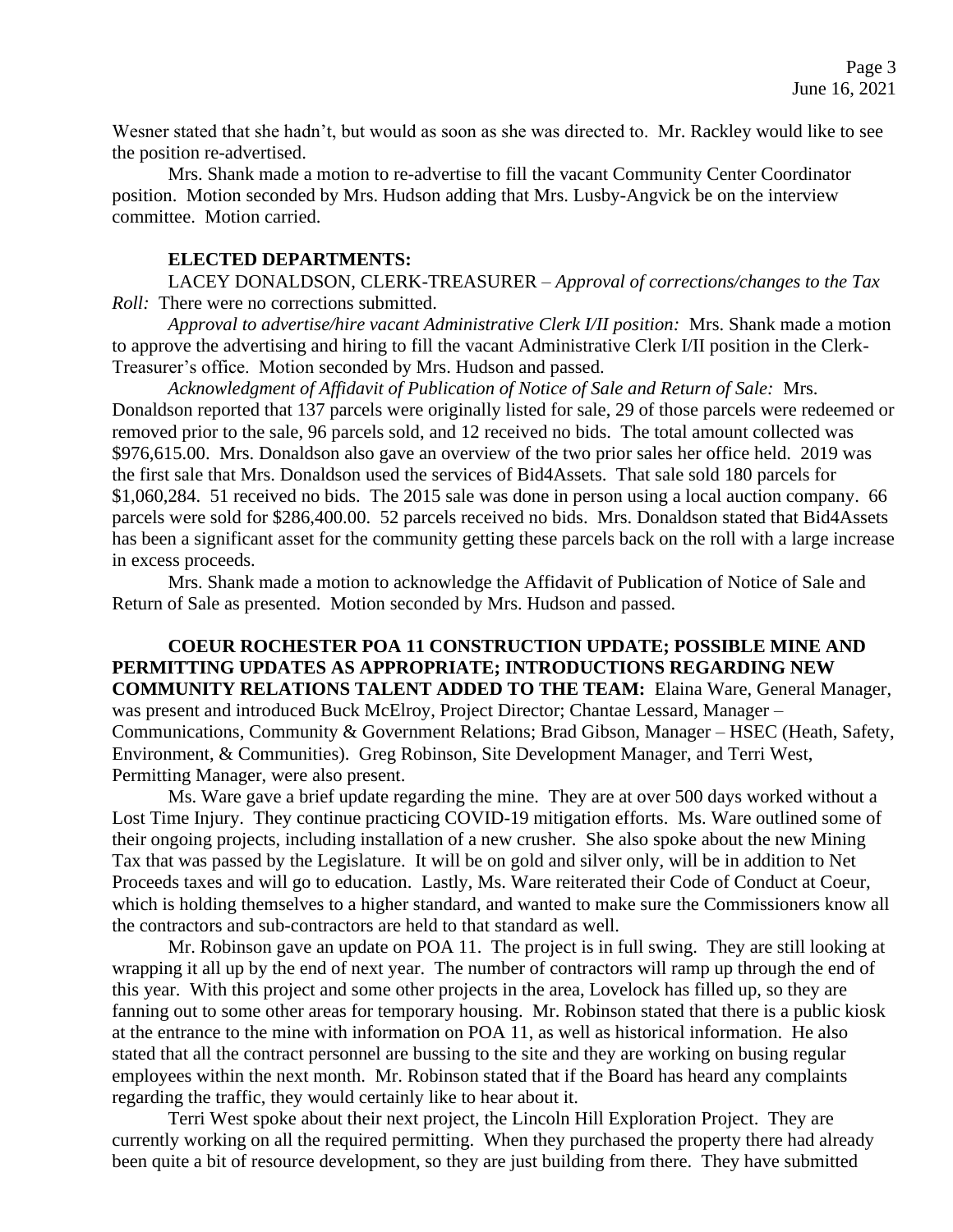their Plan of Operations to the BLM for review. The Public Comment period for this project is open from July  $20<sup>th</sup>$  through August  $20<sup>th</sup>$ . There will be a notice in the paper and they are continuing public outreach as well.

Mr. Rackley thanked Coeur for the old Packard building that was donated to the Museum. Mrs. Shank also thanked them for helping with the clean-up downtown.

#### **UNCLASSIFIED DEPARTMENTS, CONT.D:**

IT DEPARTMENT – Justin Abbott was present.

*Review of proposals from Internet Services Providers to provide Managed Network / Internet Connection services at Sheriff's Office (hub), Administration Building (spoke), Courthouse (spoke), and Annex Building (spoke) with a minimum of 50 Mbps/50 Mbps (download/upload) from spoke to hub and minimum 200 Mpbs/200 Mbps from hub to public internet:* Amanda Burrows and David Peissner were present from SkyFiber and Jesse Katsaris was present from NNIS. Mr. Abbott went back through the proposals and gave an overview to the Board.

Mrs. Childs wanted to reiterate that if the American Recovery Funds were to be used, nothing can begin till July 1<sup>st</sup>.

Mrs. Shank made a motion to move forward with NNIS's proposal with the understanding that we are looking at moving forward with fiber and would terminate the contract at that time. Motion seconded by Mrs. Hudson and passed.

*Review of VoIP proposals from providers Ooma, Star2Star, and Vonage to replace current county telephone system:* Mr. Abbott stated that he received the remainder of these proposals last night and hasn't had a chance to go through them in detail. He asked that each vendor present their proposals.

Glen Ferriott from FCC and Jason Lathrum from Star2Star were present and gave an overview of their proposal. Dave Petree from Ooma was present via Zoom and gave a presentation of their system, which has no fees for maintenance. The last proposal is from Vonage. Mr. Abbott gave an overview of their system, which is totally hosted in the cloud and has no physical host option. The equipment is rented and would be part of the monthly reoccurring cost. Conference phones would be an additional \$15 per month, per phone.

Mrs. Shank made a motion to select Star2Star's proposal in the amount of \$44,172.33, to replace the current County telephone system. Motion seconded by Mrs. Hudson and passed.

**PLANNING AND BUILDING / IMLAY WATER:** James Evans was present.

PARCEL MAP APPLICATION ON APN #007-441-14 FOR JULIE KNIGHT, PROPOSING TO DIVIDE THE CURRENT PARCEL INTO ONE (1) 77.44 ACRE PARCEL AND ONE (1) 2.5 ACRE PARCEL, GENERAL RURAL (GR) LAND USE, LOCATED AT 2705 WESTERGARD ROAD, PERSHING COUNTY, NV – It was noted that the Planning Commission approved recommendation to the County Commission on June 2, 2021.

Mrs. Shank made a motion to approve the Parcel Map Application on APN #007-441-14 for Julie Knight, allowing the property to be divided into one 77.44 acre parcel and one 2.5 acre parcel, based on the recommendation of the Planning Commission and noting the Findings under Section 17.404.35 of the Development Code, Items A. through O. Motion seconded by Mrs. Hudson and passed.

REQUEST TO HEAR AN APPEAL FROM DESERT MOUNTAIN SURVEYING ON BEHALF OF ALL FINANCE, LLC TO OVERTURN THE DECISION TO DENY THEIR DIVISION INTO LARGE PARCELS MAP APPLICATION BY THE PLANNING COMMISSION ON JUNE 2, 2021 – John Milton was present on behalf of Desert Mountain Survey.

Mr. Milton stated that he failed to attend the Planning Commission meeting. He also stated that he completed a parcel map in 2015 for another client with the same or similar circumstances as this one and it was approved. He asked what has changed since that time. Mrs. Hudson stated that there has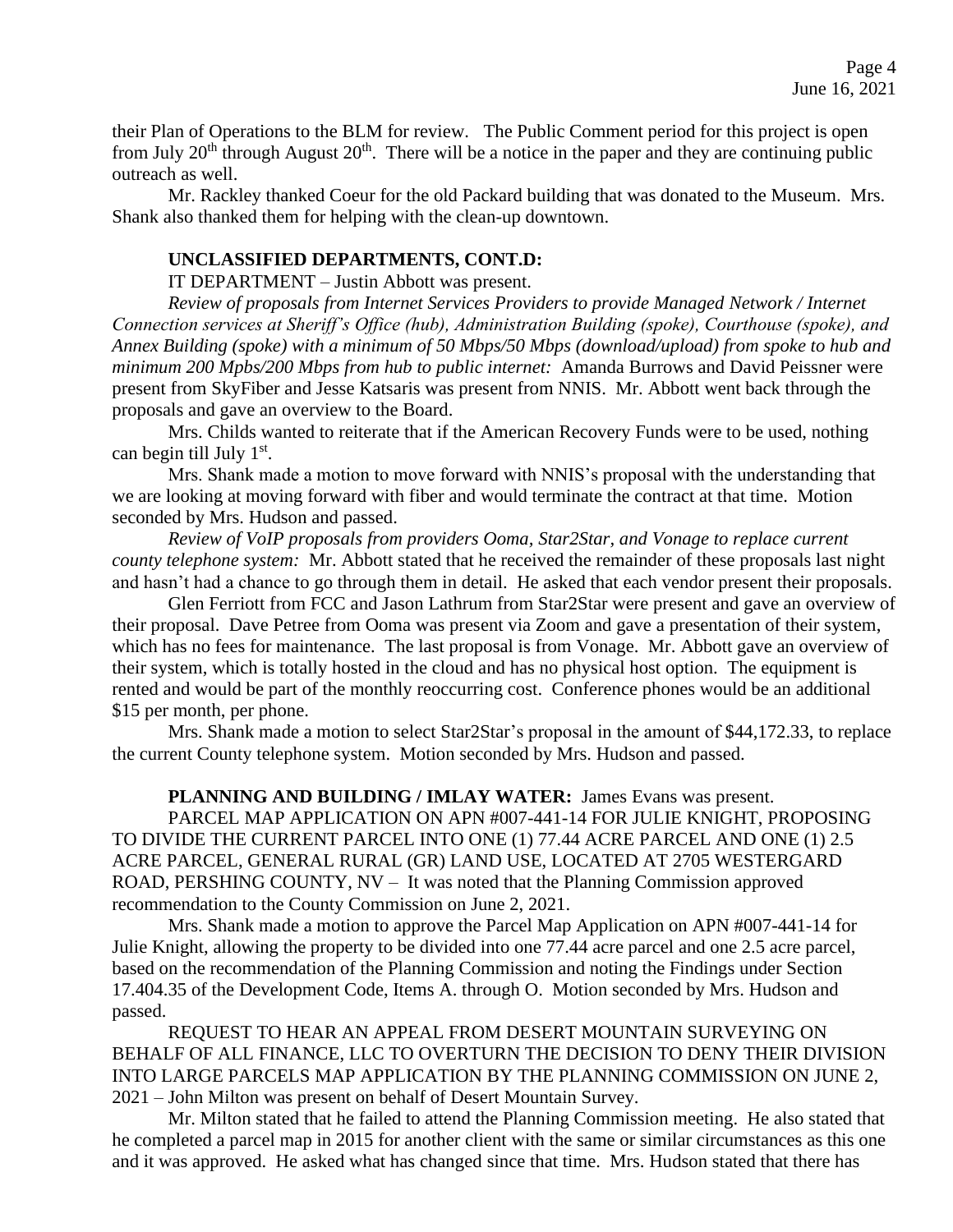been a misappropriation of water in the basin and this would add 3 more wells. Mr. Evans stated that there was also an issue regarding access. There are only minor roads to this parcel, which may or may not be passable. There is also no adequate fire protection and access for other services. Mr. Milton stated that the section below has already been divided and the owner has asked for permission to use their access.

Mrs. Shank made a motion to uphold the recommendation of the Planning Commission and deny the Division into Large Parcels Application submitted by All Finance, LLC on APN #012-110-02 as one or more findings as outlined in the Pershing County Development Code, Section 17.412 have not been met. Motion seconded by Mrs. Hudson and passed.

The regular meeting recessed at 11:53 a.m. to go into the Liquor Board meeting and reconvened at 11:56 a.m.

PROPOSAL FROM FARR WEST ENGINEERING TO RESEARCH THE DEVELOPMENT OF REGULATIONS BY PERSHING COUNTY TO ADDRESS WATER RESOURCE CONCERNS IN THE GRASS VALLEY HYDROGRAPHIC BASIN NO. 71 IN THE AMOUNT OF \$6,000.00 – Mr. Evans stated that Farr West would assist us in developing some regulations to address water issues in the Grass Valley Hydrographic Basin. They would also set up meetings with the State Water Engineer's office. Mrs. Hudson stated that she has spoken to Jeff Fontaine with the Humboldt River Water Basin Authority. He is also setting up a meeting with the State Water Engineer, as well as government officials in Humboldt County. Mrs. Shank asked if Mr. Evans has spoken to Mrs. Childs about the budget. He did not.

Carl Clinger asked if this would include looking into the feasibility of a municipal water system for that area, as that is what needs to be done. Mr. Evans stated that it does not.

Mrs. Childs stated that it could not start until after July 1<sup>st</sup> and it could come out of the General Government line item.

Mrs. Shank made a motion to approve the proposal from Farr West Engineering to research the development of regulations by Pershing County to address water resource concerns in the Grass Valley Hydrographic Basin, No. 71 in the amount of \$6,000.00. Motion seconded by Mrs. Hudson and passed.

SALARY RESOLUTION, E. FRANCO – Mr. Evans stated that Mr. Franco has been with the County for three months and is already a valuable asset to the office. Mr. Evans feels his continuing education in construction management justifies an increase in salary.

Mrs. Hudson made a motion to approve the Salary Resolution for Erick Franco, moving him from a Range 30, Step 1 to a Range 30, Step 2 effective July 1, 2021. Motion seconded by Mrs. Shank and passed.

REQUEST TO ADVERTISE/HIRE PART-TIME (LESS THAN 20 HRS.) ADMINISTRATIVE CLERK I EMPLOYEE TO ASSIST WITH PLANNING COMMISSION MEETINGS, UTILITY BILLING, AND BUSINESS LICENSE PROCESSING – It was noted that this item is not currently in the budget. Mr. Shields asked why Mr. Franco can't do the minutes. Mr. Evans stated that he and Mr. Franco have full plates already. Mrs. Shank suggested that the board take this under advisement and see if there is an existing county employee willing to do it for a stipend. An item to approve an existing employee taking the Planning Commission minutes for a stipend will be put back on a future agenda.

## **ELECTED DEPARTMENTS, CONT.D:**

RENE CHILDS, RECORDER-AUDITOR – Mrs. Childs stated that she is preparing for yearend. Once all vouchers are entered and the checks run, she will be doing another overview to see what funds need augmentation. Mrs. Childs received an email from Juanita Montes regarding the Family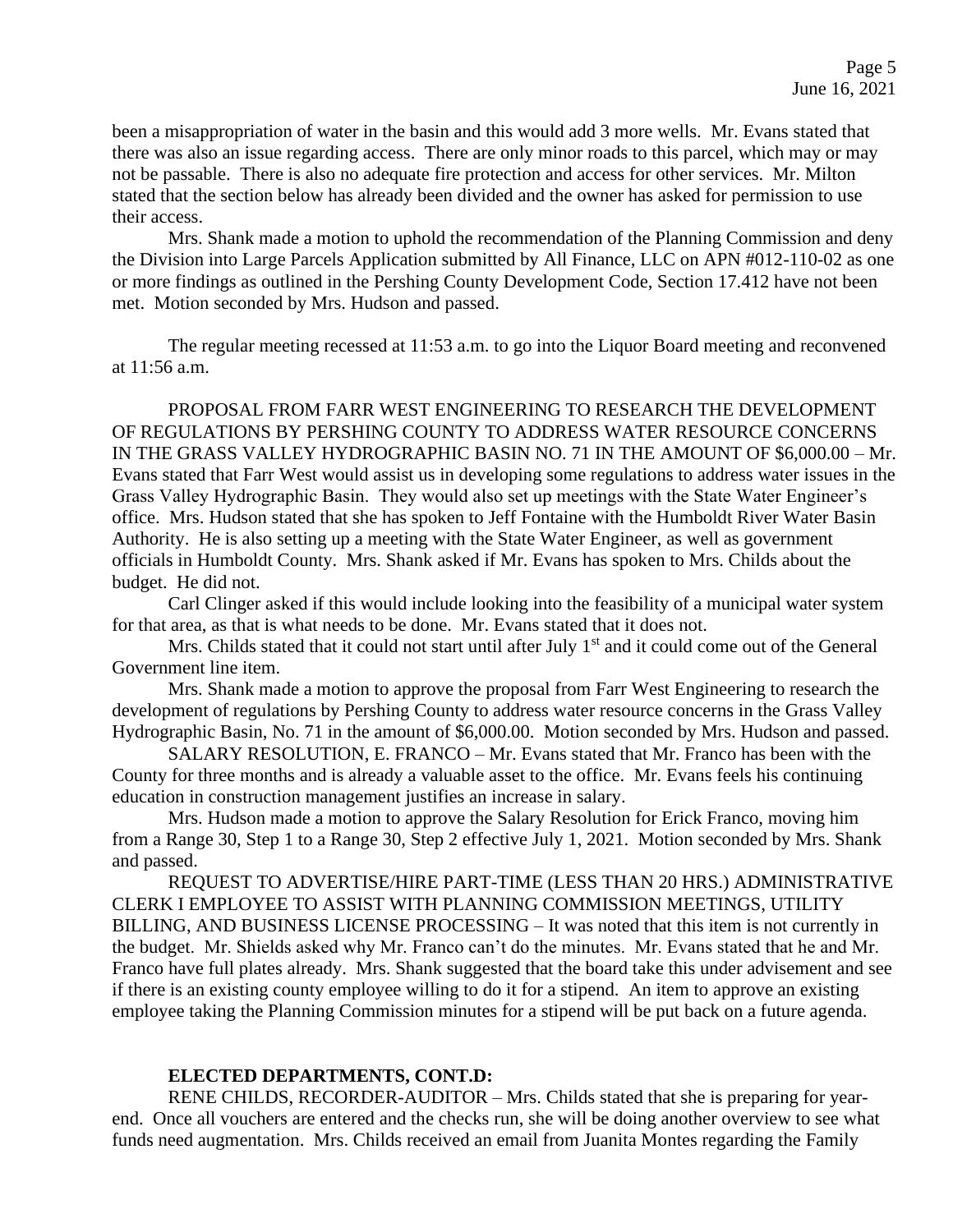Resource Center. The Pershing County FRC will be merging with Winnemucca FCAA starting July 1, 2021, so we will no longer be the administer of this grant.

LAUREEN BASSO-CERINI, ASSESSOR – Ms. Basso-Cerini submitted a written report.

JUDGE KAREN STEPHENS, JUSTICE COURT – *Salary Resolution, M. Ortega:* Mrs. Wesner stated that this is in the budget.

Mrs. Hudson made a motion to approve the Salary Resolution for Megan Ortega, moving her from a Court Clerk I to a Court Clerk II, Range 30, Step 1, effective July 1, 2021. Motion seconded by Mrs. Shank and passed.

JERRY ALLEN, SHERIFF – Sheriff Allen reported that he currently has 12 inmates in custody. Another deputy has submitted their resignation. Sheriff Allen made an employment offer for the Admin position, but they had already received a better offer. Sheriff Allen reported that there seems to be a water issue at the Jail. The monthly bill almost doubled. He has advised Buildings and Grounds.

*Investigator position:* Sheriff Allen stated that he is disappointed with the Board with the way the Budget Hearings were handled. When he left on April 5<sup>th,</sup> he was told that his budget would hold as submitted. Decisions were made based on another elected official's comments. He was never afforded the opportunity to defend his position. Mrs. Shank apologized that Sheriff Allen wasn't properly informed of the changes or given the opportunity to speak to them.

## **UPDATE ON PROGRESS OF SITE LOCATION, DESIGN, FUNDING, AMENITIES AND CONSTRUCTION OF FUTURE LAW ENFORCEMENT CENTER:** No report.

**PROCLAMATIONS AND AWARDS:** There were no Proclamations or Awards presented.

## **GRASS VALLEY ADVISORY BOARD:** No report.

**DERBY FIELD AIRPORT:** Mr. Rackley stated that there is an individual willing to polish the Mig-15, located at the Airport. He is a local resident. Mr. Rackley also reported that they are having issues with the gate opening and closing and he is working on ordering replacement parts.

**BOARD APPOINTMENTS / RESIGNATIONS:** Mrs. Shank made a motion to appoint Lowell Henderson to the Recycling Board; reappoint Darrell Mancebo and Randy Scilacci to the Wildlife Management Board; appoint Dianna Harrison to the Grass Valley Advisory Board; reappoint Ted Bendure to the Board of Equalization; and reappoint Penny Higby to the Volunteer Advisory Board. Motion seconded by Mrs. Hudson and passed.

**CARES FUNDING:** UPDATE/APPROVAL OF EXPENDITURES; UPDATE FROM EMERGENCY MANAGEMENT RELATING TO COVID-19; LIST OF PROPOSED PROJECTS; PRIORITIZING AND CHANGING/AMENDING THE PROJECTS FOR ALLOCATION OF THE COVID-19 AMERICAN RESCUE PLAN FUDNING FOR PERSHING COUNTY IN THE AMOUNT OF \$1,306,252.00 – There was nothing new to report. It was noted that the Grass Valley Fire Department needs a new brush truck. Mr. Rackley will research some costs and bring the information back to the Board.

**REPORT FROM LEGAL COUNSEL:** Mr. Shields stated that he met with a committee regarding the Opioid Fund litigation proceeds and how they would be distributed State-wide. They didn't really accomplish a lot, so another meeting is scheduled for this coming Monday at 3:00 p.m. Mr. Shields would like a Commissioner to attend along with him. Mrs. Hudson agreed to participate.